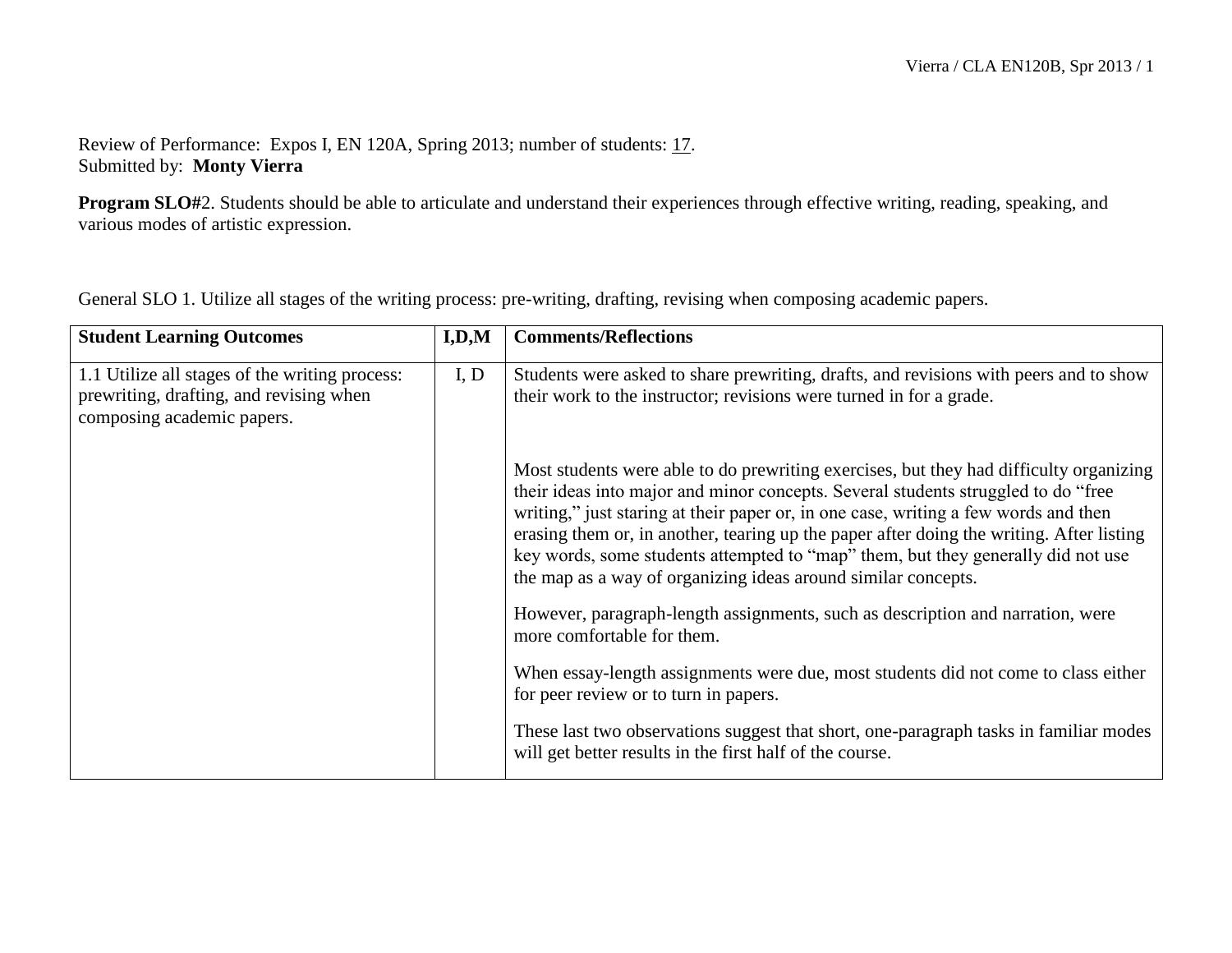General SLO 2. Write essays in various rhetorical patterns such as example, comparison/contrast, classification, cause/effect, and process analysis.

| <b>Student Learning Outcomes</b>                                               | I, D, M | <b>Comments/Reflections</b>                                                                                                                                                                                                                                                                                                                                                                                                                                                                                                                                                                                              |
|--------------------------------------------------------------------------------|---------|--------------------------------------------------------------------------------------------------------------------------------------------------------------------------------------------------------------------------------------------------------------------------------------------------------------------------------------------------------------------------------------------------------------------------------------------------------------------------------------------------------------------------------------------------------------------------------------------------------------------------|
| 2.1 Construct a thesis.                                                        | I, D    | Students were asked to identify thesis statements in exercises and articles in the<br>course textbook.                                                                                                                                                                                                                                                                                                                                                                                                                                                                                                                   |
|                                                                                |         | Most students could not do so at first, and several struggled with this during the<br>entire course. Students confused main points and secondary points. Well into the<br>course, most were not able, for instance, to link what was said in a title with a similar<br>statement (the thesis statement) in the opening paragraph. When I asked them to<br>identify the most difficult part of the reading almost all the students said they did not<br>have enough vocabulary to understand what was being said in the example essays.<br>In future, I will ask students to bring and use a dictionary and a the saurus. |
| 2.2 Develop the thesis using various<br>expository modes                       | I, D    | Students were asked to write short essays using two expository modes, example and<br>cause-and-effect, plus an argument essay based on the contents of either of the other<br>essays.                                                                                                                                                                                                                                                                                                                                                                                                                                    |
|                                                                                |         | Students chose topics they said they were interested in, such as teen pregnancy or<br>climate change. So long as they talked about personal experience, most students who<br>did the assignments were able to make fairly clear, but general, thesis statements.<br>Thus, not finding a thesis statement in an article too difficult for them to read did not<br>impede most students' ability to generate their own thesis statement. As for support,<br>they relied almost exclusively on personal opinion or unmediated observation.                                                                                  |
| 2.3 Illustrate an awareness of the concepts of<br>audience, purpose, and tone. | I, D    | Not assessed. Will assess in all classes hereafter. That should help students focus<br>their work. (Many students used the generic "you" to address "the reader.")                                                                                                                                                                                                                                                                                                                                                                                                                                                       |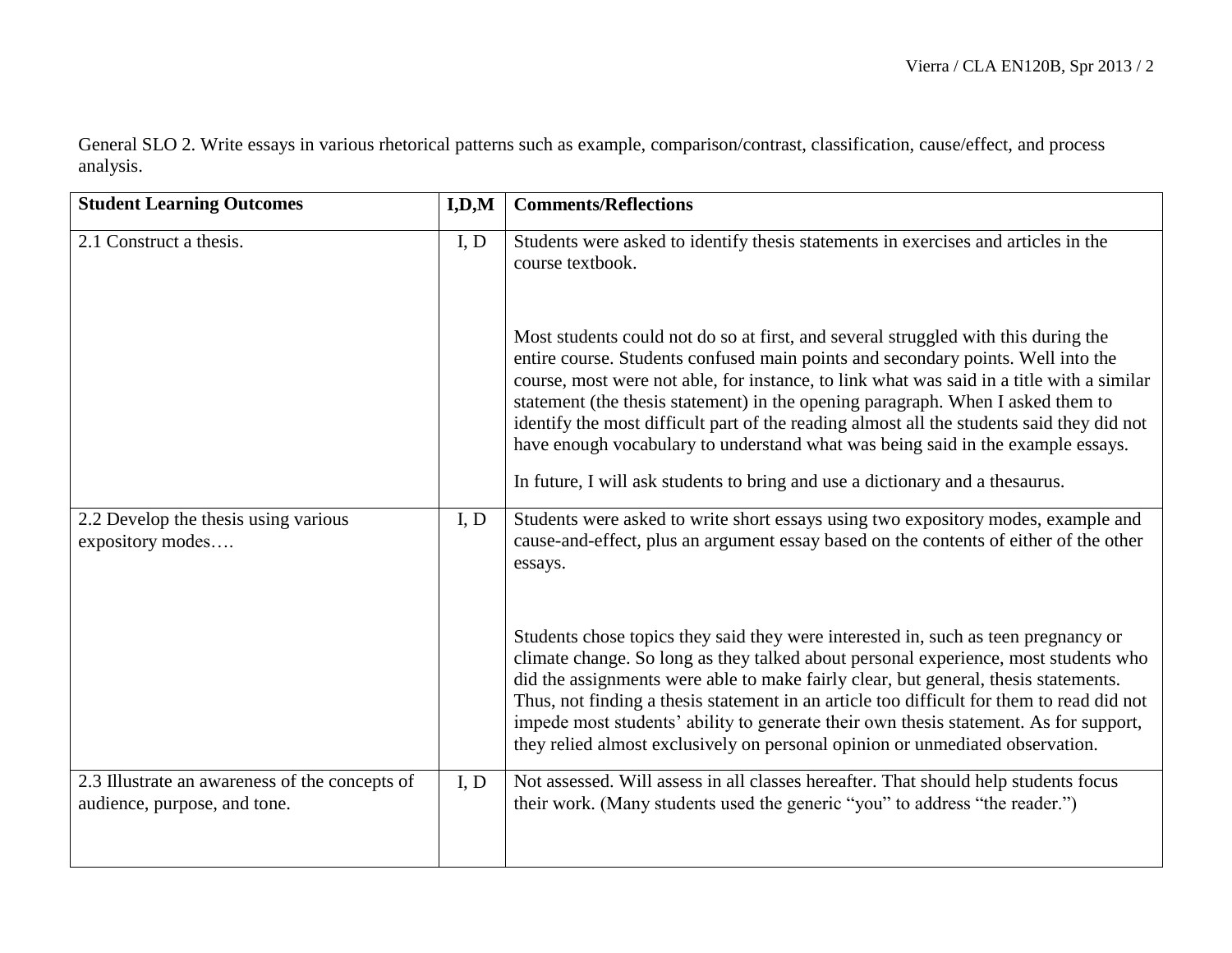| <b>Student Learning Outcomes</b>                                                                                                                                                                        | I, D, M | <b>Comments/Reflections</b>                                                                                                                                                                                                                                                                                                                                     |
|---------------------------------------------------------------------------------------------------------------------------------------------------------------------------------------------------------|---------|-----------------------------------------------------------------------------------------------------------------------------------------------------------------------------------------------------------------------------------------------------------------------------------------------------------------------------------------------------------------|
| 2.4 Draft a composition that exhibits unity,<br>coherence, and logical organization of<br>information.                                                                                                  | I, D    | All student work was assessed on the basis of a rubric appropriate to the mode they<br>emloyed.                                                                                                                                                                                                                                                                 |
|                                                                                                                                                                                                         |         | Most student drafts were initially a form of freewriting. That is, students did not<br>usually connect sentences in a coherent or logical manner; rather, they "talked"<br>around" their topic. With revision, students who completed the assignments usually<br>were able to achieve a measure of coherence.                                                   |
| 2.5 Utilize word processing software such as<br>MS Word to format, draft, save, revise, and<br>print compositions. Also, monitor spelling,<br>grammar, and through the use of electronic<br>technology. | I, D    | Submit typed essays were assessed with a checklist for MLA formatting.<br>Most students did not know how to format their writing when typing it. They did not<br>know how to turn on the MS Word "grammar & style checker" on the school PCs.<br>By the end of the semester, students who passed the course were able to master the<br>formatting requirements. |

General SLO 3. Establish and defend a position in an argumentative essay.

| <b>Student Learning Outcomes</b>                                              | I.D.M | <b>Comments/Reflections</b>                                                                                                                                                                               |
|-------------------------------------------------------------------------------|-------|-----------------------------------------------------------------------------------------------------------------------------------------------------------------------------------------------------------|
| 3.1 Develop a thesis by applying elements of<br>argumentation and persuasion. |       | Students were asked to write a short persuasive essay on a topic of their choice. They<br>were asked to find support for their views through library resources.                                           |
|                                                                               |       | Most students chose to adapt one of their earlier essays to the argument mode.<br>Students who completed the task satisfactorily were able to combine these elements<br>with one or more outside sources. |